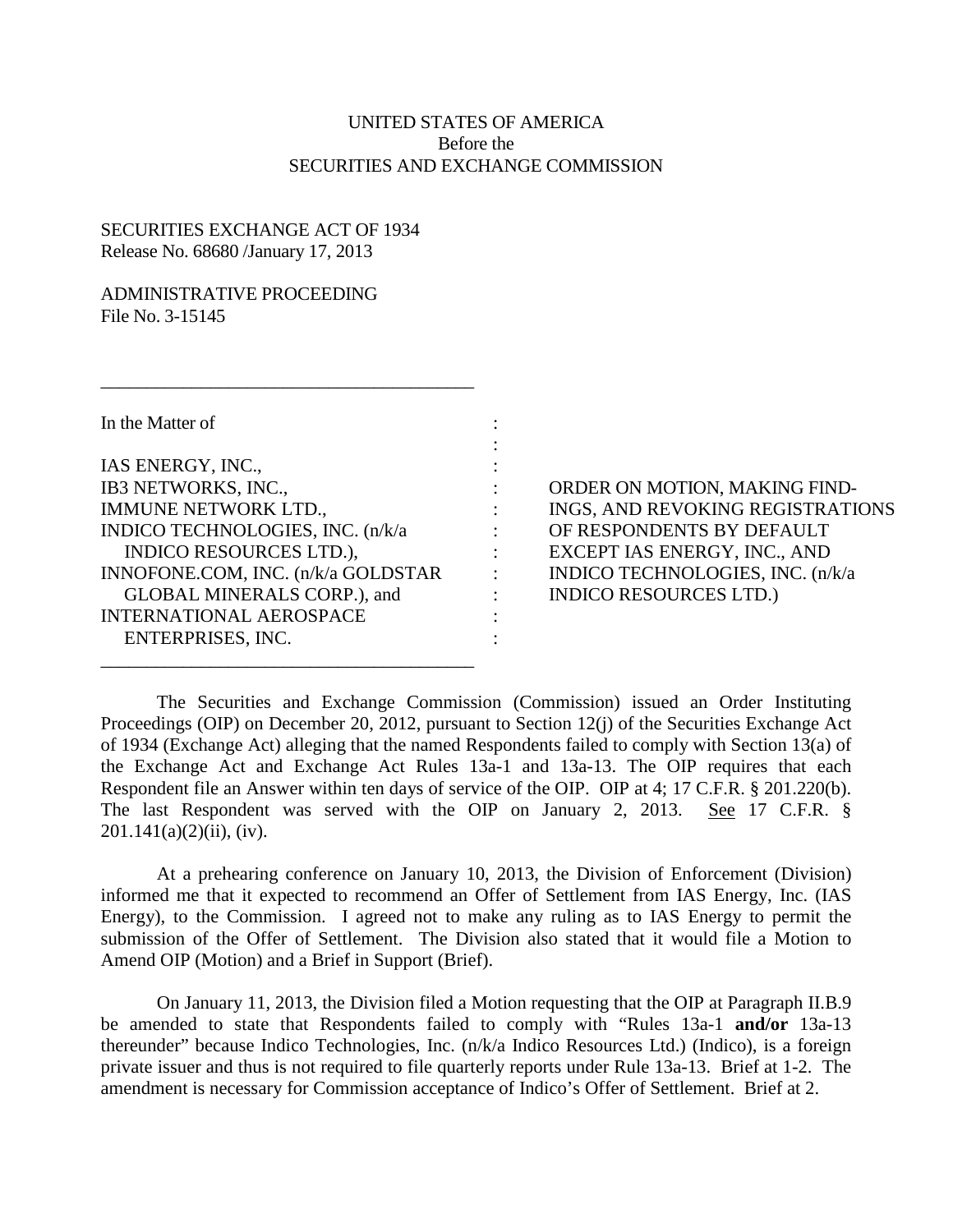### **Ruling**

Rule 200(d) of the Commission's Rules of Practice empowers an Administrative Law Judge, on receipt of a motion and before issuance of an Initial Decision or prior to the filing of final briefs with the Commission, to "amend an [OIP] to include new matters of fact or law that are within the scope of the original [OIP]." The Division has stated reasonable good cause for the Motion and no party is surprised or prejudiced by the by the amendment. See 17 C.F.R. § 201.111. Indico's legal counsel, Victoria B. Bantz, appeared at the prehearing conference and supported the Motion. Brief at 2-3. Accordingly, I GRANT the Motion and amend Paragraph II.B.9 of the OIP to read as follows: "As a result of the foregoing, Respondents failed to comply with Exchange Act Section 13(a) and Rules 13a-1 and/or 13a-13 thereunder." See Carl L. Shipley, 45 S.E.C. 589, 595-96 (June 21, 1974) ("Where the purpose is merely to correct an error in pleading, to conform the pleadings to the proof . . . amendment should be freely granted subject only to the consideration that other parties should not be surprised nor should their rights be prejudiced.")

Respondents, except IAS Energy and Indico, are in default because they did not file an Answer, participate in the prehearing conference, or otherwise defend the proceeding. See 17 C.F.R.  $\S$ § 201.155(a), .220(f), .221(f). I find the allegations true as to each of the following Respondents. See 17 C.F.R. § 201.155(a).

IB3 Networks, Inc. (IB3 Networks), Central Index Key (CIK) No. 1350962, is a defaulted Nevada corporation located in Columbus, Ohio, with a class of securities registered with the Commission pursuant to Exchange Act Section 12(g). IB3 Networks is delinquent in its periodic filings with the Commission, having not filed any periodic reports since it filed a Form 10-Q for the period ended September 30, 2009, which reported a net loss of over \$1.68 million for the prior nine months. As of December 14, 2012, IB3 Networks' stock, symbol IBNW, was quoted on OTC Link, had seven market makers, and was eligible for the "piggyback" exception of Exchange Act Rule  $15c2-11(f)(3)$ .

Immune Network Ltd. (Immune Network), CIK No. 1097907, is a British Columbia corporation located in Vancouver, British Columbia, Canada, with a class of securities registered with the Commission pursuant to Exchange Act Section 12(g). Immune Network is delinquent in its periodic filings with the Commission, having not filed any periodic reports since it filed a Form 20-F for the period ended December 31, 2001, which reported a loss of over \$16 million for the prior twelve months. As of December 14, 2012, Immune Network's stock, symbol IMMFF, was quoted on OTC Link, had six market makers, and was eligible for the "piggyback" exception of Exchange Act Rule 15c2-11(f)(3).

Innofone.com, Inc. (n/k/a Goldstar Global Minerals Corp.) (Innofone.com), CIK No. 1100364, is a Nevada corporation located in Santa Monica, California, with a class of securities registered with the Commission pursuant to Exchange Act Section  $12(g)$ . Innofone.com is delinquent in its periodic filings with the Commission, having not filed any periodic reports since it filed a Form 10-Q for the period ended March 31, 2007, which reported a net loss of over \$33 million for the prior nine months. As of December 14, 2012, Innofone.com's stock, symbol IMEN, was quoted on OTC Link, had seven market makers, and was eligible for the "piggyback" exception of Exchange Act Rule 15c2-11(f)(3).